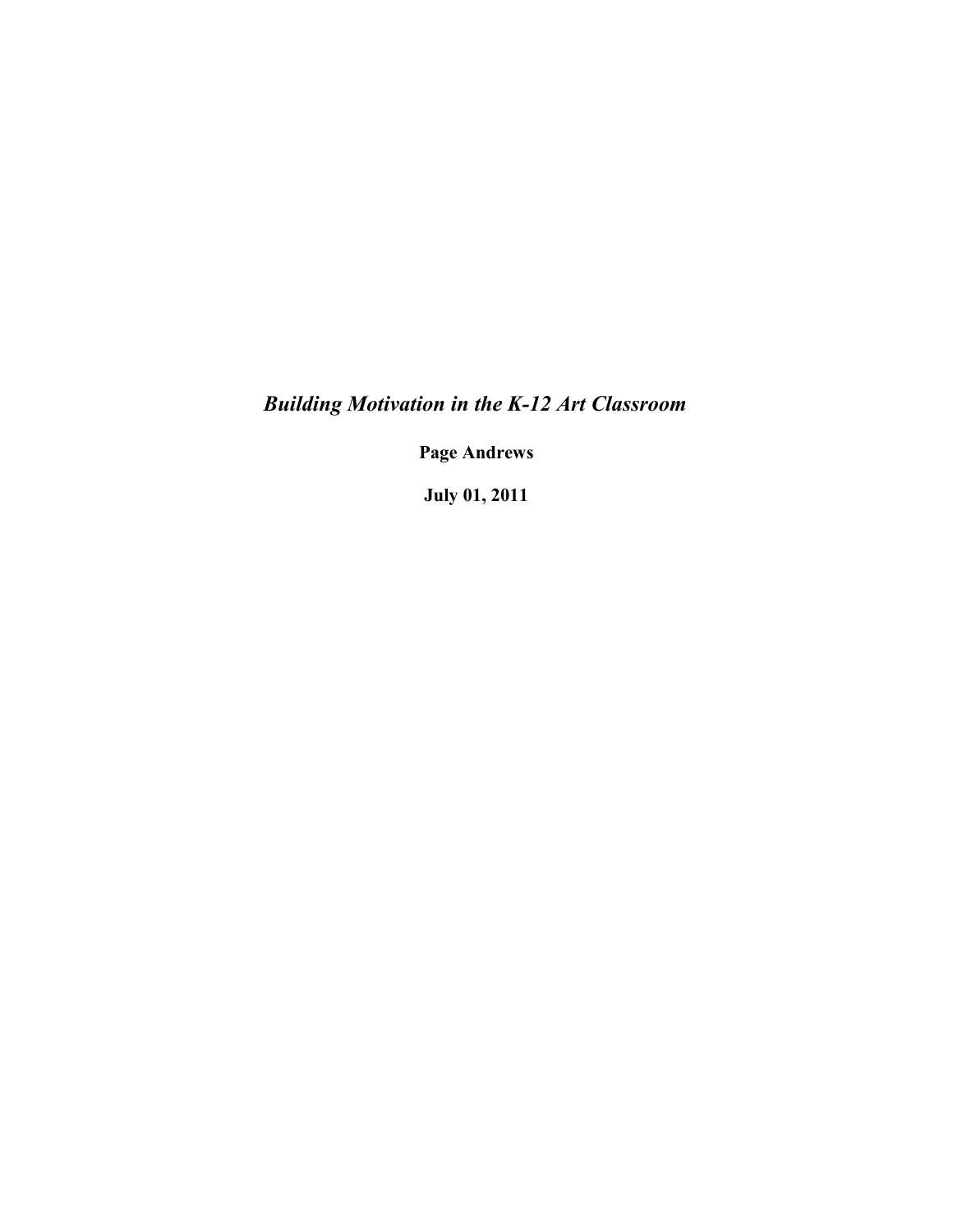## *Abstract*

Student motivation is a universal challenge among teachers of every instructional level and content area. Motivation, particularly in the art classroom, is a challenge for many art educators. My study looks to unwind the intricate web of student motivation and to identify effective motivational strategies that art educators use on a daily basis within their classrooms. This qualitative study, conducted in a suburban school district, uses art educator's real life experiences and opinions to pinpoint useful motivational strategies.

## *Introduction*

The challenge of motivating students in any classroom, including the art room, is a shared concern among teachers of every grade level and content area. My search to understand the complexities of student motivation led me to look for strategies that art teachers' use in their everyday teaching to motivate students. Through my study I found that even though motivation of students in the art room seems to be very mysterious, when art educators were surveyed, they shared many common responses to the challenge of motivation.

 One response that echoed throughout my study was the importance of connecting student artwork to students own interests. This is a way that art educators can create an intrinsic motivation, motivation that comes from within, by having their art students create something meaningful to them. Although a variety of other strategies were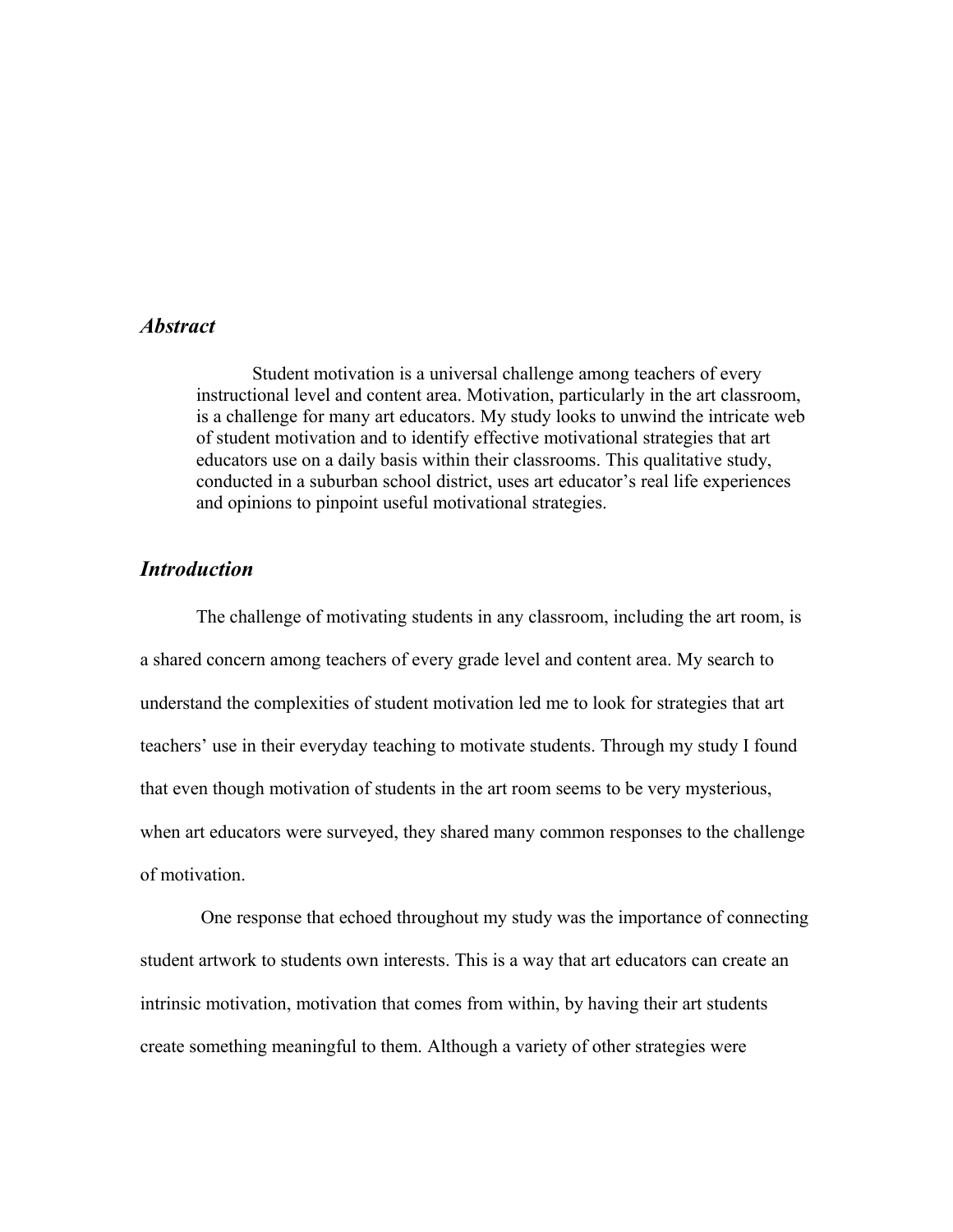identified as having motivational influence, my research shows that the most significant motivational strategy was to connect art learning to students own interests.

This research question has evolved from my own teaching experiences. Students in my own classroom struggle at times with behavior issues, effort and staying focused. As a current teacher in a suburban elementary school, my own educational experiences tend to be my basis for understanding my students. I've struggled to understand how students can be apathetic and unmotivated in my classroom. My frame of reference for understanding motivation is built upon my experiences in school. My parents gave me unending opportunity and support which helped to build my confidence as a student. My parents also created high expectations backed by unconditional love. To this day, even though I know my parents will love and support me, no matter what, letting them down is not an option. I've always 'cared', and never considered the alternative, so an unmotivated student, without that internal drive or imposed high expectation, challenges my basis for understanding.

I began delving deeper into motivation as a way to understand my students and to understand my own motivation. I believed, and still believe, that understanding student motivation and identifying motivational strategies will improve my teaching. This interest in motivation led me to ask the question, "What strategies do art teachers use in their daily classroom to motivate students?" I wanted to know what current art teachers do to engage student's effectively.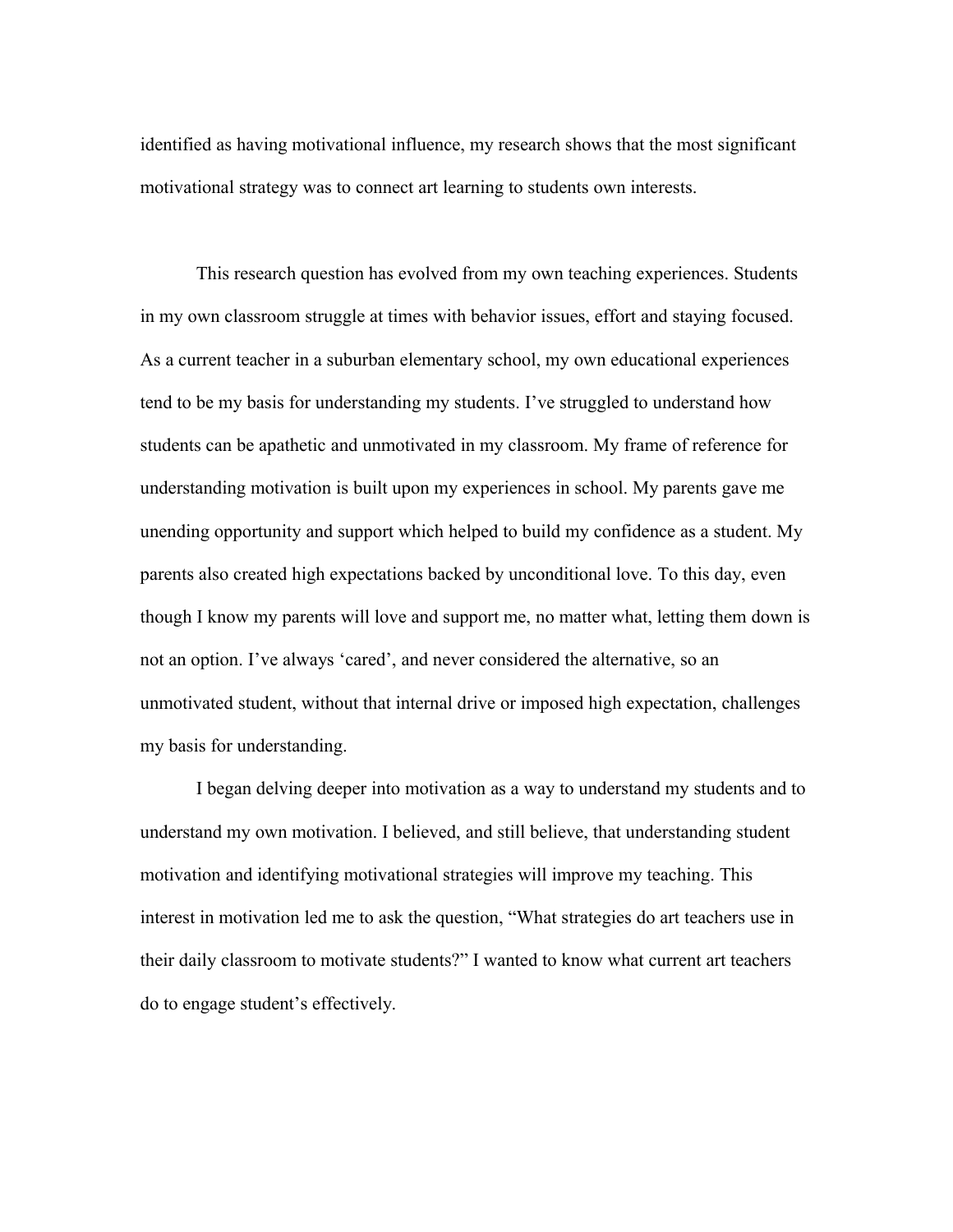## *Literature review*

Motivation can often be categorized into two types: intrinsic and extrinsic. Birdsell , Ream, Seyller, Zobott (2009) agree that a lack of intrinsic motivation is often found in a student who is not motivated from within and cannot engage themselves in learning out of curiosity, interest, or enjoyment. Garvis (2009) believes that the lack of intrinsic motivation means that these students often need an outside reward in order for them to maintain a desire to succeed.

Research suggests that students with high levels of intrinsic motivation, motivation from within attribute their educational results to internal factors that they can control and the amount of effort they put in ( Pavlou, 2006). Students "also believe that they can be effective agents in reaching desired goals and are interested in mastering a topic rather than just rote-learning to achieve good grades" (Pavlou, 2006, pg 5).

Students who lack intrinsic motivation tend to suffer from low self-esteem and low self-confidence. Due to their poor self-image, these students feel that they can not set high goals for themselves because they will fail. Garvis (2009) goes on to say that these students also doubt their ability to learn and give up quickly.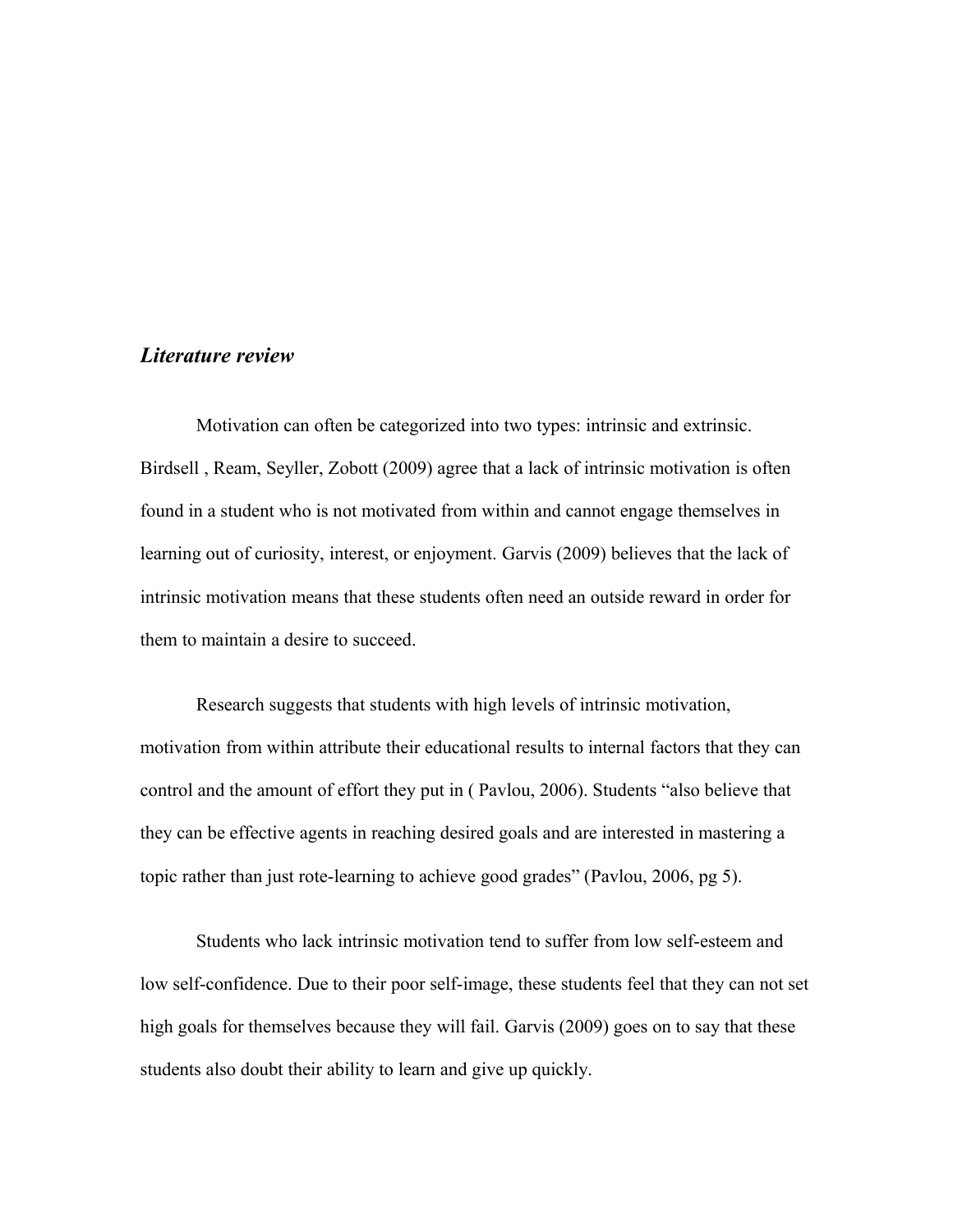Garvis (2009) goes on to say that students with a lack of extrinsic motivation often do not value rewards but rather rely on teacher or peer relationships as their motivating factor. A student's lack of extrinsic motivation is often a direct result of social or emotional issues. An educator's reality is that students vary in motivation hour to hour, day to day, and week to week. Teachers must have the strategies necessary to adapt to students ever changing motivational levels.

Almost everything teachers do in the classroom has a motivational influence on students--either positive or negative. This includes the way information is presented, the kinds of activities teachers' use, the ways teachers interact with students, the amount of choice and control given to students, and opportunities for students to work alone or in groups. Students react to who teachers are, what they do, and how comfortable they feel in the classroom (Kelly, 2009, pg 3).

Birdsell, et al. (2009) found that students who are motivated will direct more effort and behavior toward a particular goal, increase energy and persistence of an activity, increase cognitive processing, understanding of related consequences and an overall improved educational performance. For these reasons and more, it is important to understand the complexity of motivation, or lack of motivation.

It is clear from existing research that giving students an opportunity to make their own decisions around their education allows for more ownership and leads to increased motivation. Garvis, (2009) states that student's choices hold a lot of power. Students who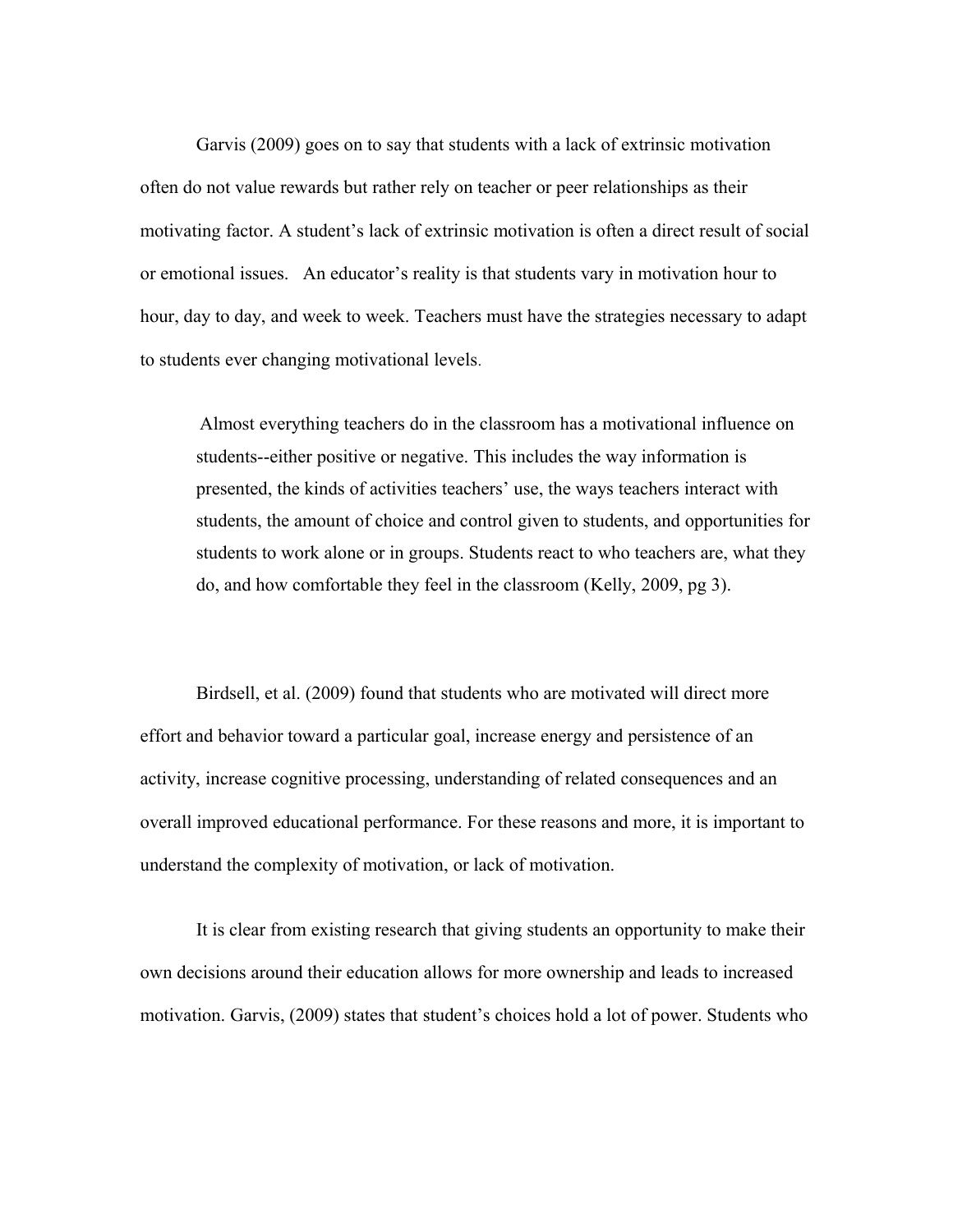believe that they had made a choice to learn tend to be more motivated to complete the task or assignment.

Students can have increased motivation when they feel some sense of autonomy in the learning process, and that motivation declines when students have no voice in the class structure. Giving your students options can be as simple as letting them pick their lab partners or select from alternate assignments, or as complex as contract teaching wherein students can determine their own grading scale, due dates and assignments. (Garvis, 2009, pg 4)

My research found that building intrinsic motivation through intended student and art connections is a widely used and highly effective motivational strategy. The question therefore was how art teacher build intrinsic motivation in their students.

## *Methodology*

#### *Sampling*

The population targeted for my study was art educators teaching at the kindergarten through twelfth grade level. Out of the 14 teachers targeted, 11 teachers chose to participate in either a survey or interview. The method of sampling was a convenience sampling.

Art teachers from one suburban school district and from other rural school districts were invited to participate in an online survey. The survey was sent via email to all art teachers with the understanding that the participants were adults and could therefore choose to respond or not. They were assured confidentiality and anonymity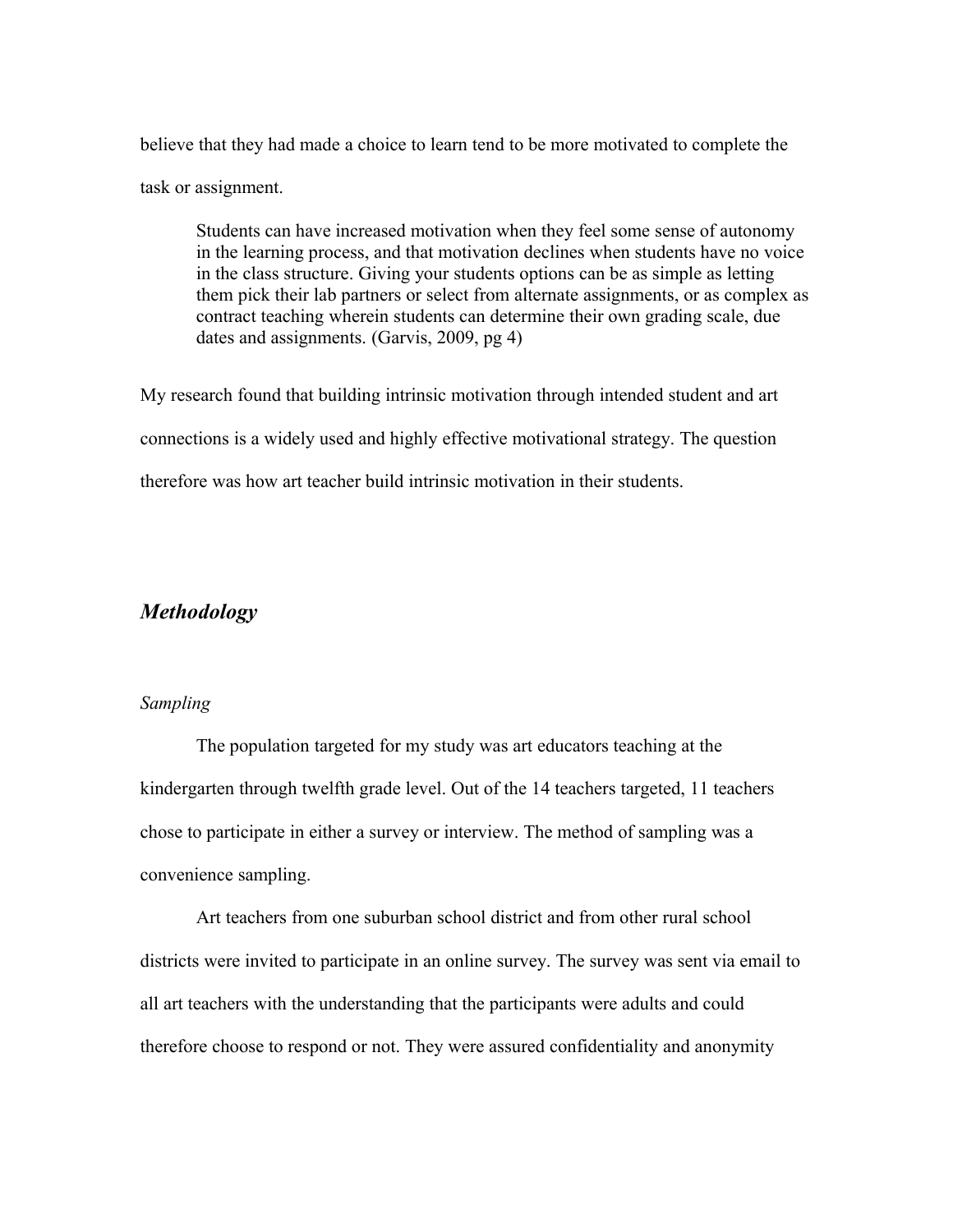through a cover letter. Two elementary art teachers were selected for interviews. Permission was obtained for the interviews and both participants agreed to be audiotaped. Participants of the interviews signed an informed consent letter which clearly explained that their interview was voluntary, anonymous and participants could withdraw at any point without penalty.

Prior to implementing the study, permission was obtained from the SUNY Oswego Human Subject Committee. The names of the participants are omitted as a way to maintain participants' anonymity.

#### *Participants*

Eleven (11) art educators participated in the survey, nine surveys were completed and two interviews were conducted. The participants varied in age, gender, years teaching, and instructional level. The age of the participants ranged from twenty eight through sixty and consisted of both male and female. The years teaching also varied from art educators teaching between three years and twenty five years. The instructional level ranged from kindergarten to twelfth grade. The participant's who took part in the interviews also varied in age and teaching experience. Participant A, to protect her anonymity will be referred to as Deborah, has taught for fifteen years and is in her early forties. Participant B, referred to as Kathy, has taught for 3 years and is in her early thirties. Both Deborah and Kathy teach art to grades Kindergarten through  $5<sup>th</sup>$  at suburban elementary schools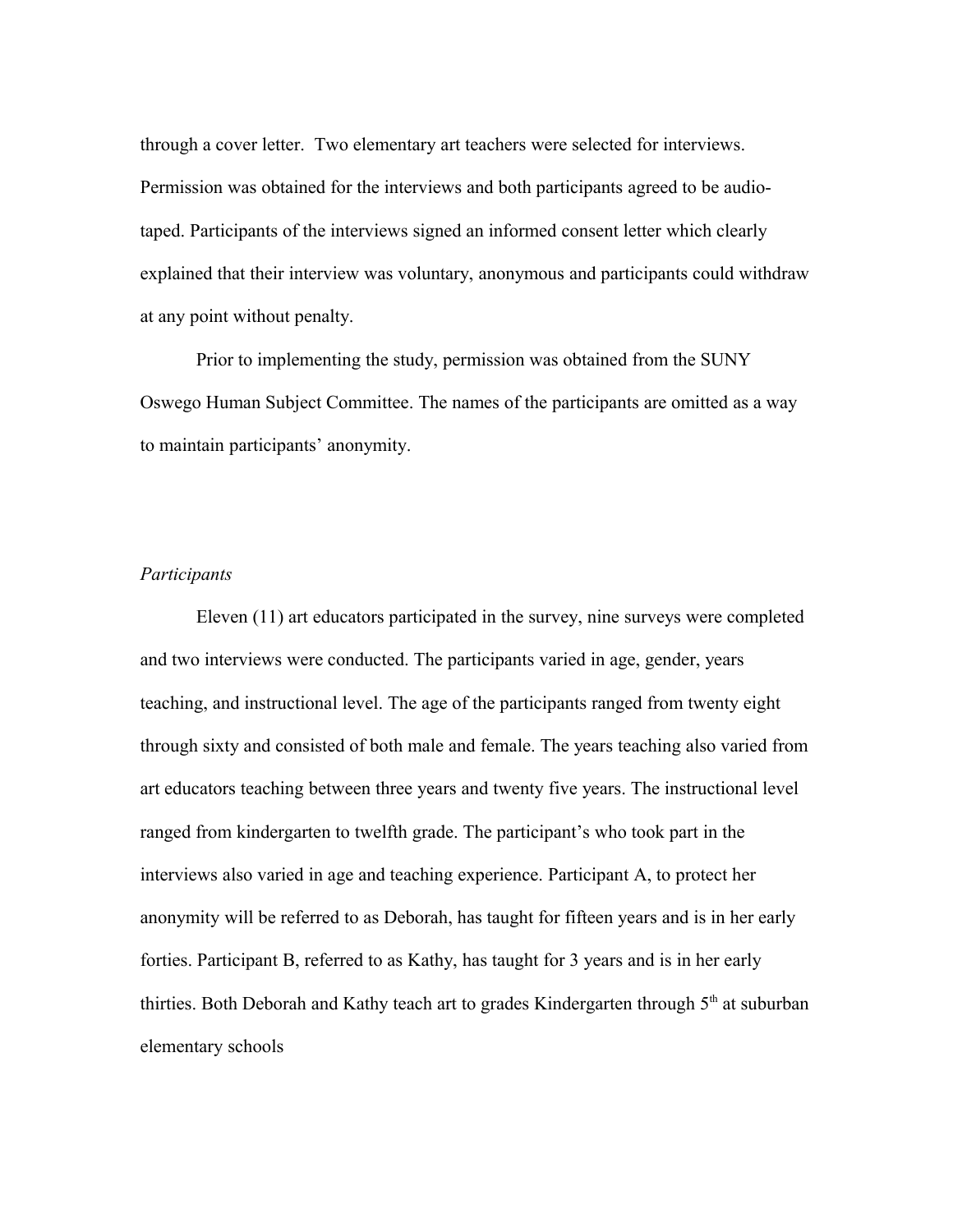#### *Instruments*

The first instrument used was a survey, administered via email to nine participants. This four question survey asked open ended questions about the participants' classroom, art projects, and student motivation. All questions in the survey were openended.

Question one asked participants to describe their classroom during their busiest teaching time. Question two asked more specifically about the art projects assigned to students and their level of enjoyment. Question three and four focused more on motivational strategies and suggestions for new art teachers on engaging students in the art classroom.

 The second instrument used was an interview. Two participants were chosen for an interview. The interview questions were similar to survey however due to the manner of interviews, response guided, participants were allowed to respond freely.

*Procedure*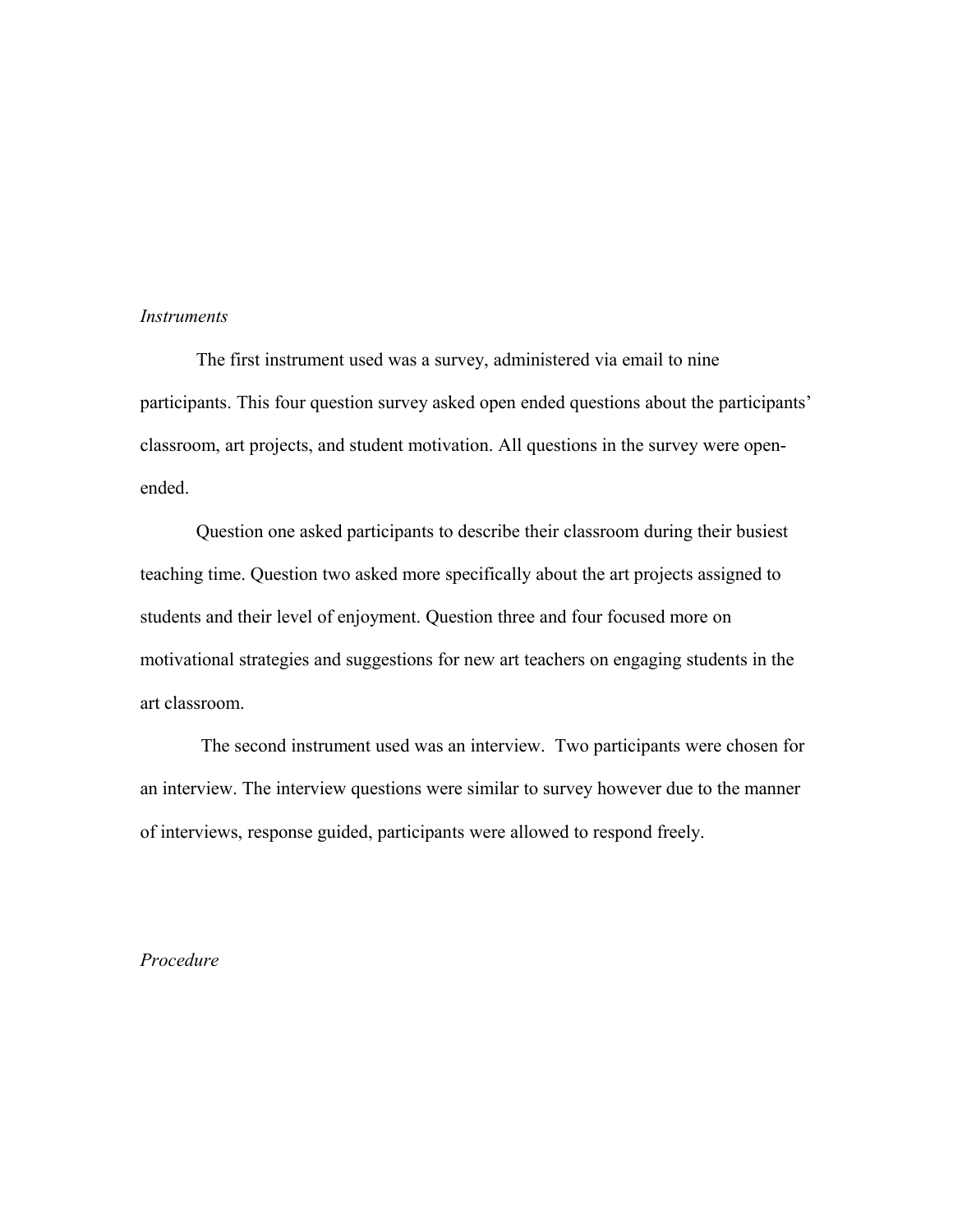Prior to starting the collection of data, I received approval from SUNY Oswego Human Subject Committee. I immediately sought approval from my Principal. I also applied for approval from my Superintendent by submitting an application.

I then created a survey using SuveyMonkey.com and submitted this survey to participants via email. Once all the survey data was collected, I organized, coded, and summarized the completed surveys to synthesize pertinent information.

The nine teacher participants completed surveys and two participants completed interviews. The online survey was sent via email and participants chose to consent by returning a completed survey. Interviews were conducted at a designated location and time chosen by the participant. The administration of the survey and the interviews was expedited due to limits of research. The completion of the survey and interviews took place over a four week period.

During the last week of research I Interviewed selected participants. A Letter of informed consent was obtained from each participant prior to the interviews. The interviews were transcribed using audio-recorder, organized, coded and summarized.

## *Results*

#### *Surveys*

A four question survey was administered online to nine participants. Throughout the survey, participants continuously referred to connecting art to students' interests.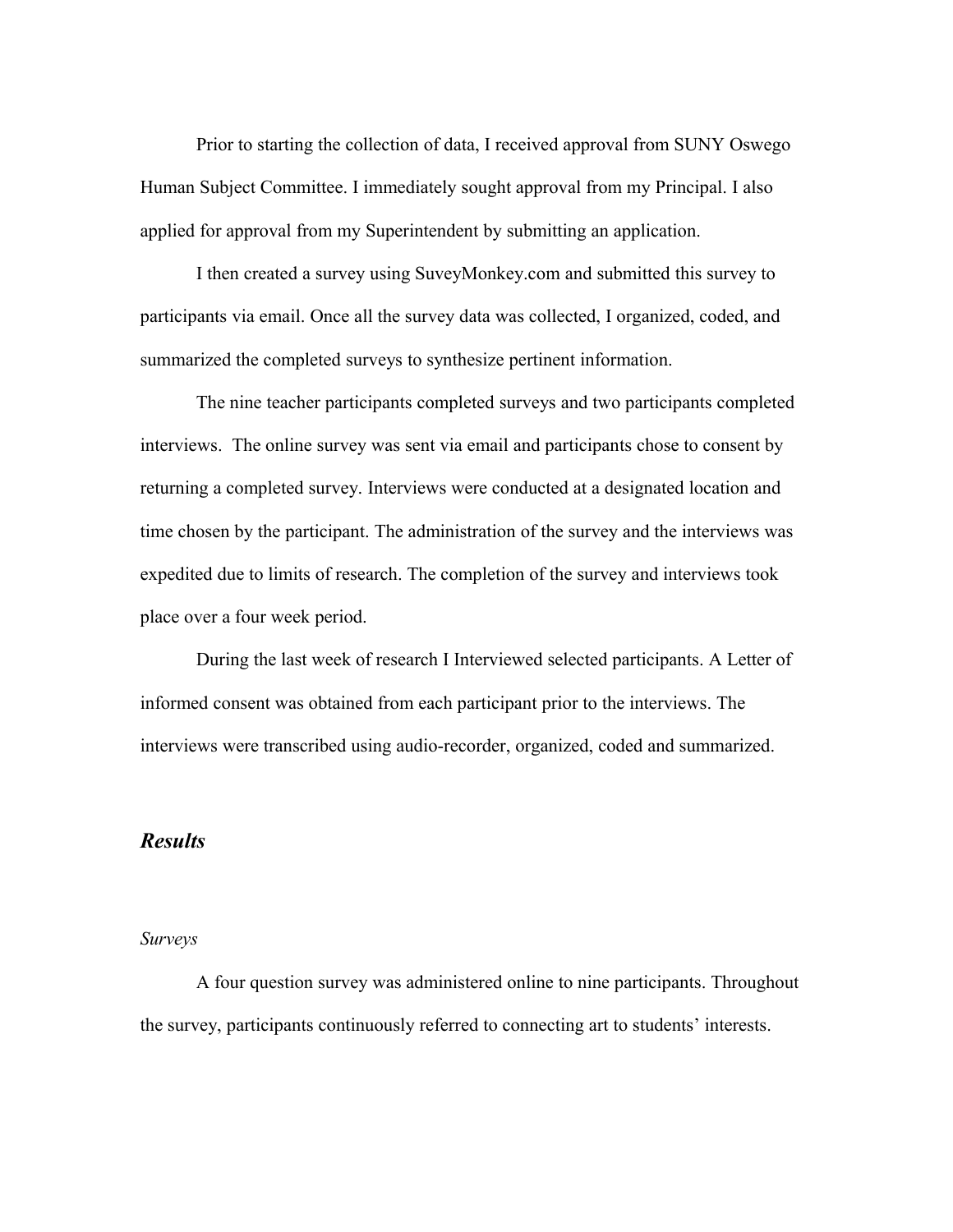Although other strategies were identified, the theme of students' connection to art was prominent.

Question one asked participants to describe their classroom during their busiest teaching time. Themes that emerged within their responses included describing active learning, organized learning, and individualized instruction. Responses included describing active learning in the art room as "hands-on", "moving around a lot", "actively and productively working", and "lots of activity." Participants referred to organized learning environments "students in their seats with the focus on [the teacher]", "action is organized", and "mild to light socialization." Responses also included individualized instruction. Participants described working with students "one on one", "interactions between teacher and students", "helping students individually", "I move from student to student talking individually."

| <b>Question 1: If I were to</b> | "Hands-on"                                      |
|---------------------------------|-------------------------------------------------|
| walk into your                  | "Moving around a lot"                           |
| classroom during your           | "Actively and productively working"             |
| busiest teaching time,          | "Lots of activity."                             |
| what would I see?               | "Students in their seats with the focus on [the |
|                                 | teacher"                                        |
|                                 | "Action is organized"                           |
|                                 | "Mild to light socialization."                  |
|                                 | "A lot of interactions between teacher and      |
|                                 | students"                                       |
|                                 | "Helping students individually"                 |
|                                 | "I move from student to student talking         |
|                                 | individually."                                  |
|                                 |                                                 |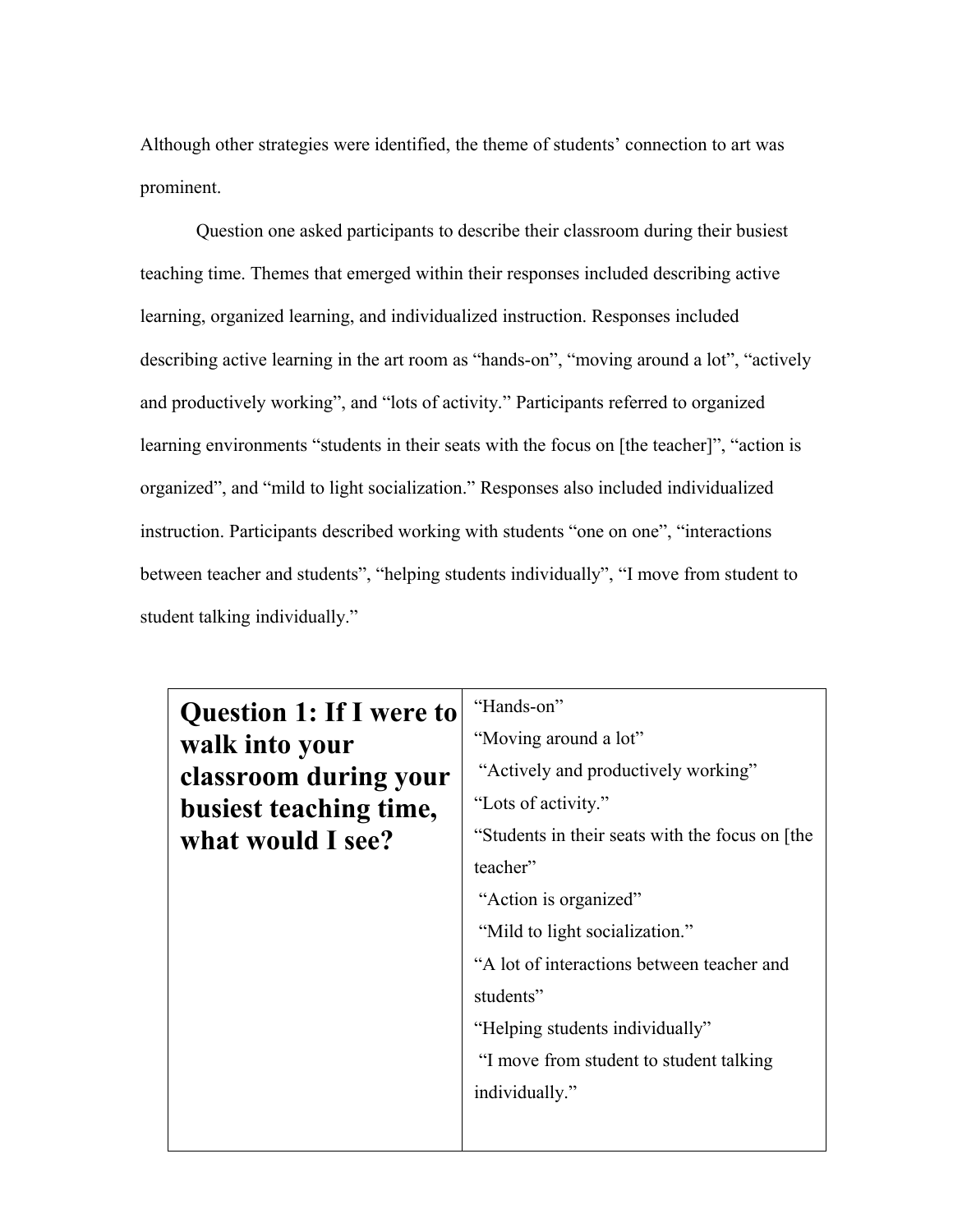Question two asked which art projects their students enjoyed the most and the least. Common responses included identifying specific materials, clay, drawing, and mixed media. Participants referred to "clay projects", and "ceramics" as a "favorite" for students. Drawing was also identified as a favorite more specifically, "perspective", "rendering from a still life", and doing "preliminary sketches." Participants also described "glass", "plaster", "papier-mâché" and, "sculptural projects" as student favorites.

 $\mathbf{Q} \mathbf{V}$  **Least eniov**  $\mathbf{V}$  is "Rendering from a still life" "Preliminary sketches"  $t_{\text{max}}$  focus on meeting studient needs and interests in art as a way to motivate, and interests in a motivate, and interests in a way to motivate, and in a way to motivate, and in an  $t_{\text{max}}$ teacher centered methods. Student centered strategies were described by papier-mâché" by participants as  $\frac{1}{2}$  $rac{1}{\sqrt{2\pi}}$  set complete as  $rac{1}{\sqrt{2\pi}}$ students what interests them", project ideas that relate or draw from [students] own experiences", "real world applications", and "[student] work is [their] signature." The second theme included teacher centered strategies where teachers focus on their own **Question 2: Which art projects do you find your students most enjoy? Least enjoy?** "Clay projects" "Ceramics" "Perspective Drawing" "Glass" "Plaster" "Sculptural projects"

teaching methods to motivate students. These responses included "short teacher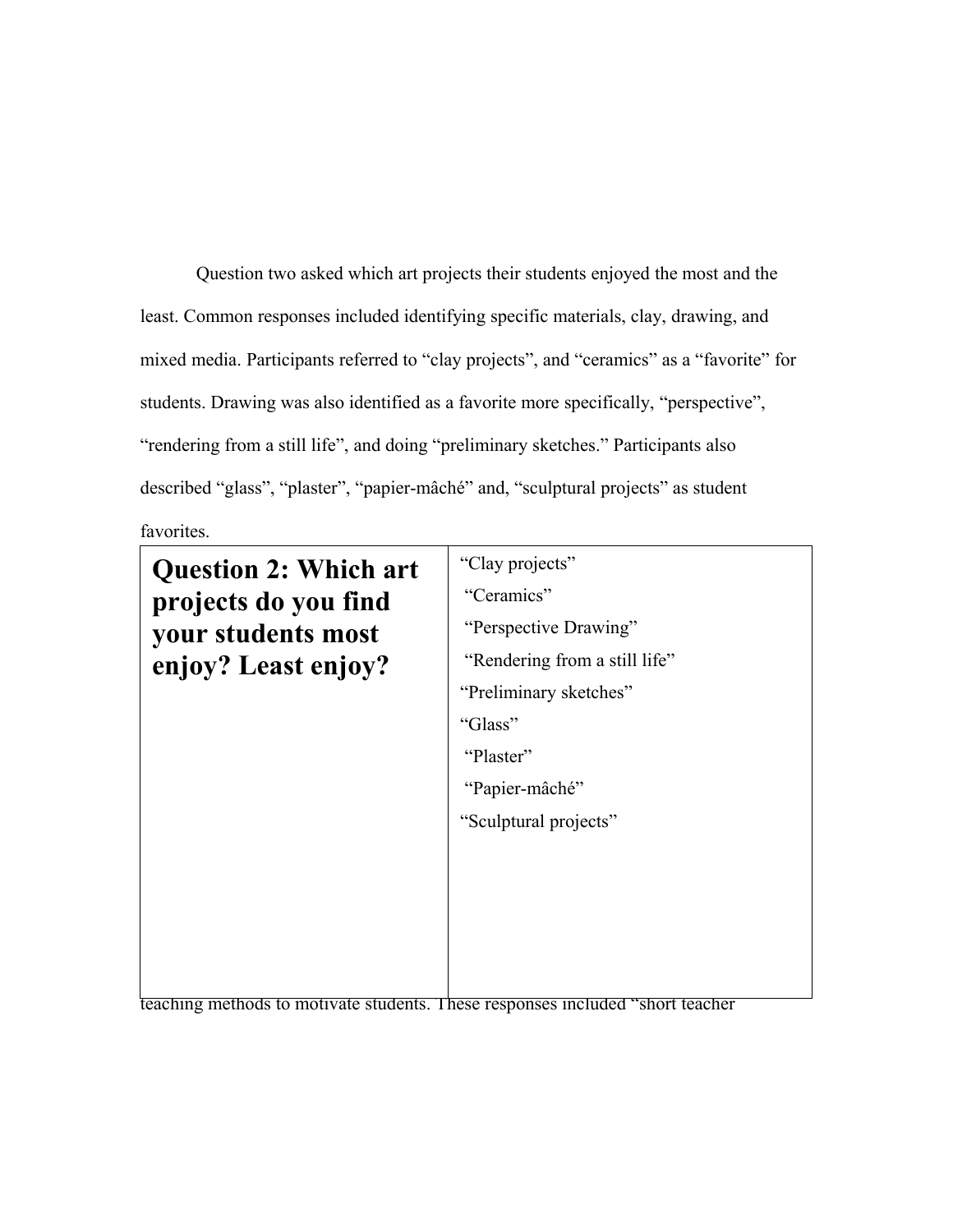demonstrations", "examples of past projects", "talk up artist or activity" and, "create a piece of [teachers] own [art] for each project."

| <b>Question 3: What</b>  | "Relating assignment to student"             |
|--------------------------|----------------------------------------------|
| strategies do you use in | "Set criteria or goals for each student"     |
| your classroom to        | "Asking students what interests them"        |
| motivate students?       | "Project ideas that relate or draw from      |
|                          | students own experiences"                    |
|                          | "Real world applications"                    |
|                          | "Students work is their signature"           |
|                          | "Short teacher demonstrations"               |
|                          | "Examples of past projects"                  |
|                          | "Talk up artist or activity"                 |
|                          | "Create a piece of teachers own art or each" |
|                          | project."                                    |
|                          |                                              |

"identify their artistic strengths on build on them", "let them come up with their own

ideas" and, "build something with them, not for them and not in spite of them."

| <b>Question 4: What</b><br>advice would you give a             | "Be patient, calm, confident, respectful,<br>motivated, excited, enthusiastic, and a good<br>listener." |
|----------------------------------------------------------------|---------------------------------------------------------------------------------------------------------|
| first year art teacher<br>about motivating<br>students in art? | "Ask a student what THEY like and then<br>work together to brainstorm something about<br>them"          |
|                                                                | "Help students develop their own 'style' of<br>work"                                                    |
|                                                                | "Make is personal"                                                                                      |
|                                                                | "Identify their artistic strengths on build on<br>them"                                                 |
|                                                                | "Let them come up with their own ideas"                                                                 |
|                                                                | "Build something with them, not for them<br>and not in spite of them."                                  |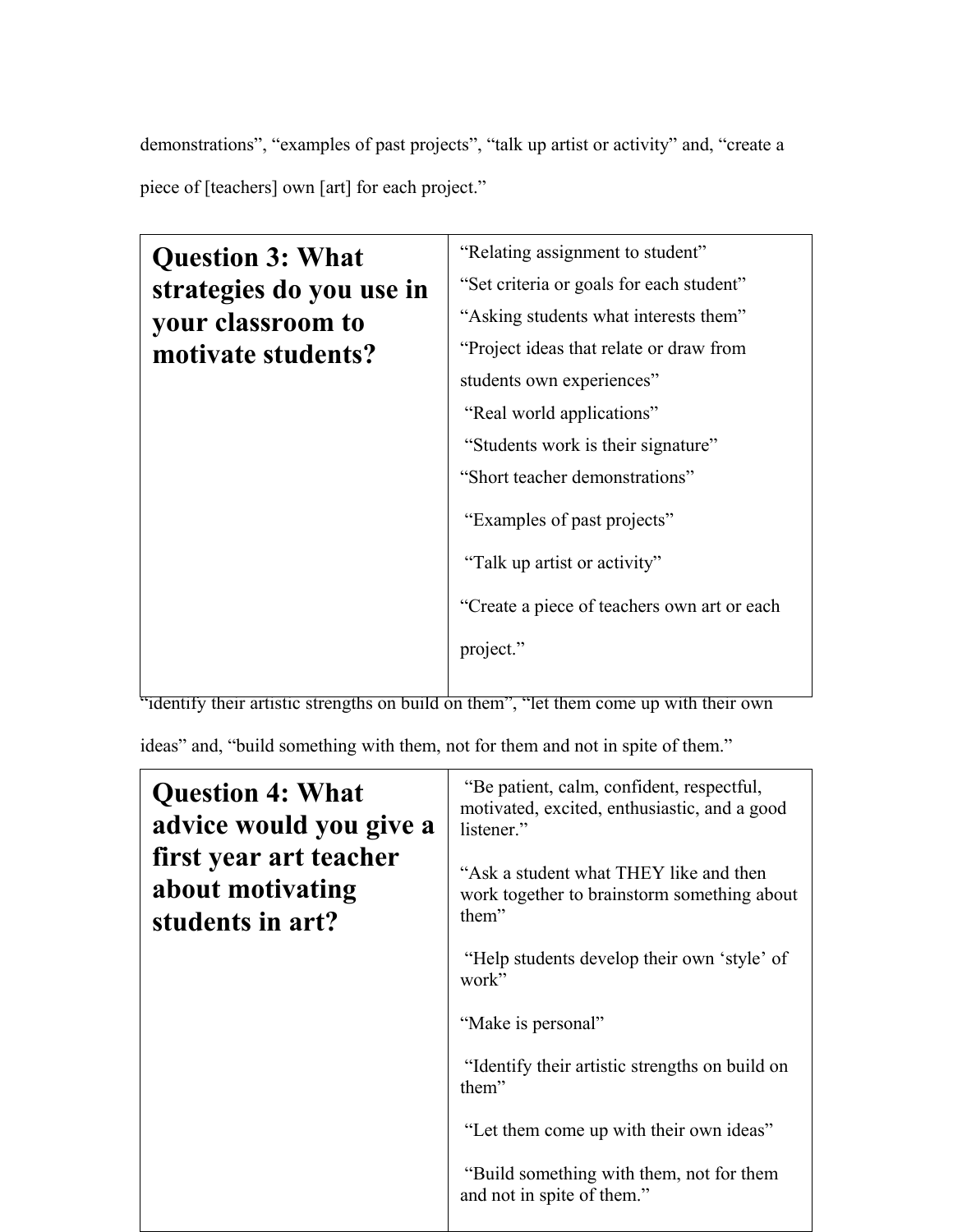In general participants emphasized the importance of making instructional content connect with student's interests. By making personal connections to the art assignments, participants overwhelming believe that students will be more likely to be engaged in their art.

#### *Interviews*

Two participants, referred to as Deborah and Kathy, were interviewed and asked a series of response-guided questions. The major theme that arouse from the interviews was the importance of making art connections to students' personal lives. However other themes including the strategic use of materials as related to motivation and teachers as art facilitator emerged.

Deborah and Kathy discussed the importance of connecting art assignments to students' interests. Deborah explained that they "talk one on one" with an unmotivated student and "ask why or how [together they] could change [the project] to make it something that [the student] would like." Students were also mentioned as being motivated by "making their own direction in a project", and doing "projects that are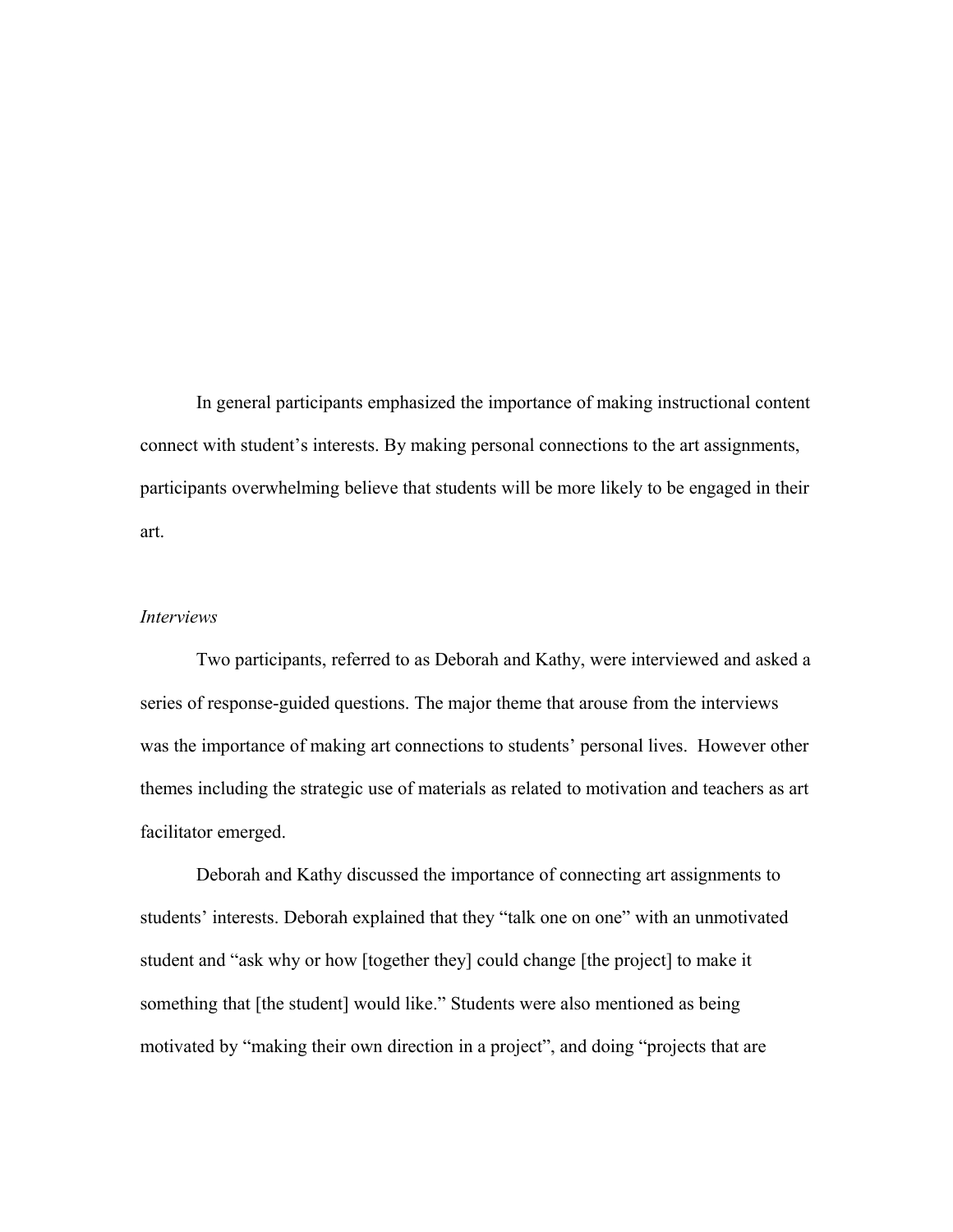relevant to [the students.]" Deborah went on to say that students "like to have their modern life included in their artwork", and enjoy being allowed "to get a littler more unique with [their art] and make it original and personal."

The use materials in the art room surfaced during both interviews. Deborah stated that students were more interested and engaged when using different art materials, "a variety of materials keeps it fun and different." Kathy stated that "[Students] get more excited and enjoy projects that are busier or messier." Kathy went on to explain the word "busier" as having, "more parts or different materials that they are not used to that they have to put together." When asked the reason behind students' enjoyment of certain materials, Kathy explained that materials that they "don't do that often" are more enjoyable than materials used repetitively. One material identified as a motivating material was "clay."

Another theme mentioned was the role which both participants took on within their own classrooms. Kathy described, "I do other things to help them to be motivated, let them sit with their friends and sit where they want to.' Kathy went on to explain that they give, "general encouragement" and they "[bring] up ideas for [students] to choose from." Deborah also described their role as visual art facilitator, "I use a lot of books and a lot of visuals." When explaining other ways teachers can motivate their students, Deborah explained that their "excitement can do it" and sometimes they have to "really buy [students] into what they are doing, really talk it up."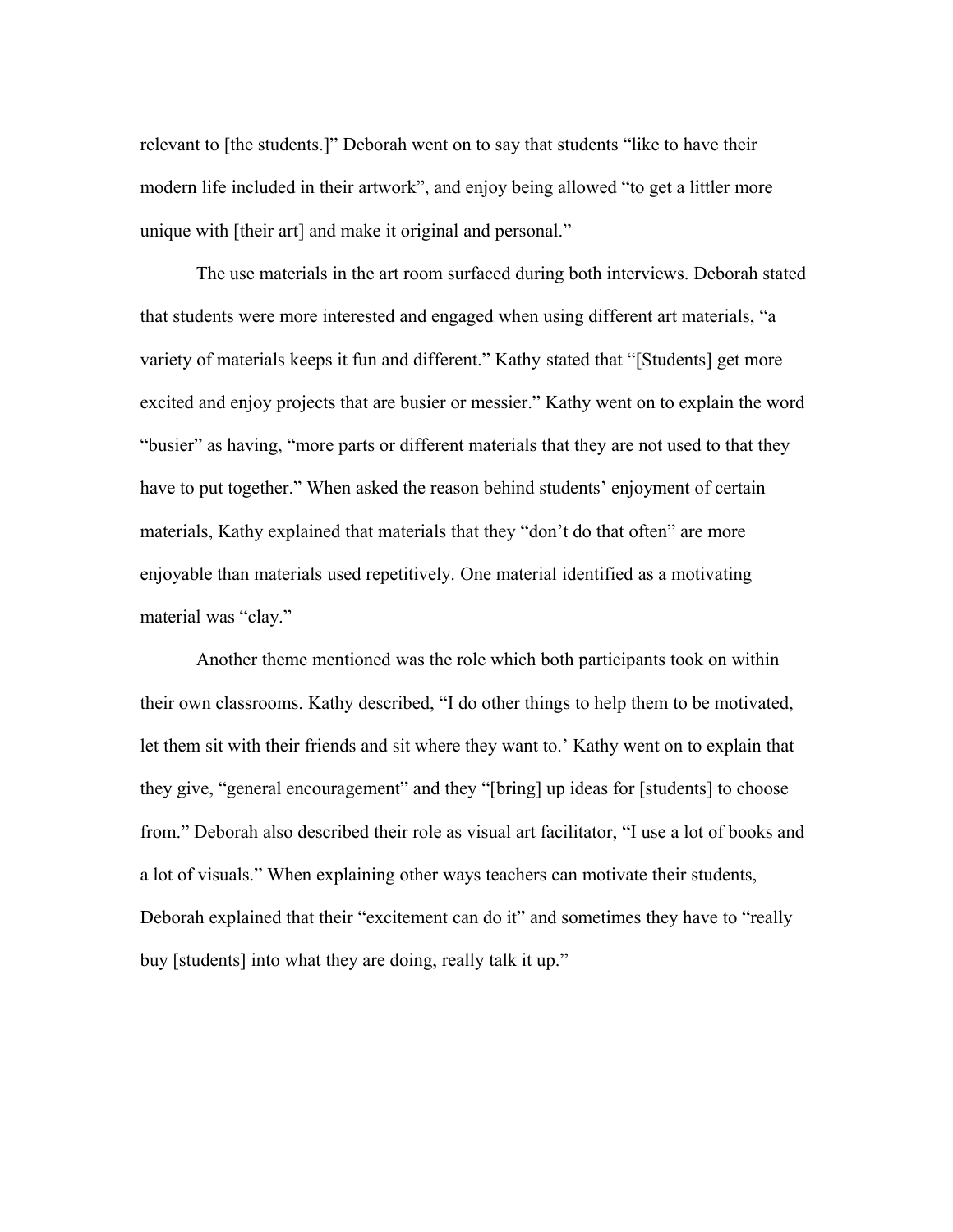These interviews revealed three common motivational themes. However the emphasis on connecting students work to their own interests resonates throughout the interviews.

## *Discussion*

The purpose of this study was to identify specific motivational strategies that art educators use on daily basis within their classrooms. After collecting, organizing the data, I was able to conclude that connecting students' art work to their own interest and lives is an effective strategy that art teachers use every day in their classrooms. Although a variety of other strategies were identified and discussed, this strategy was repeatedly emphasized as a key to student motivation.

This strategy lends itself to art classrooms that are centered on the students' interests and fit student need to making learning engaging. The data collected also connected to my literature review by showing that students with high levels of intrinsic motivation, motivation from within attribute their educational results to internal factors that they can control and the amount of effort they put in ( Pavlou, 2006).

The importance of both intrinsic and extrinsic motivational factors was prevalent in both my literature review and my results. My findings were consistent with similar research. Birdsell , (2009) Ream, (2009) Seyller, (2009) Zobott, (2009) Garvis (2009)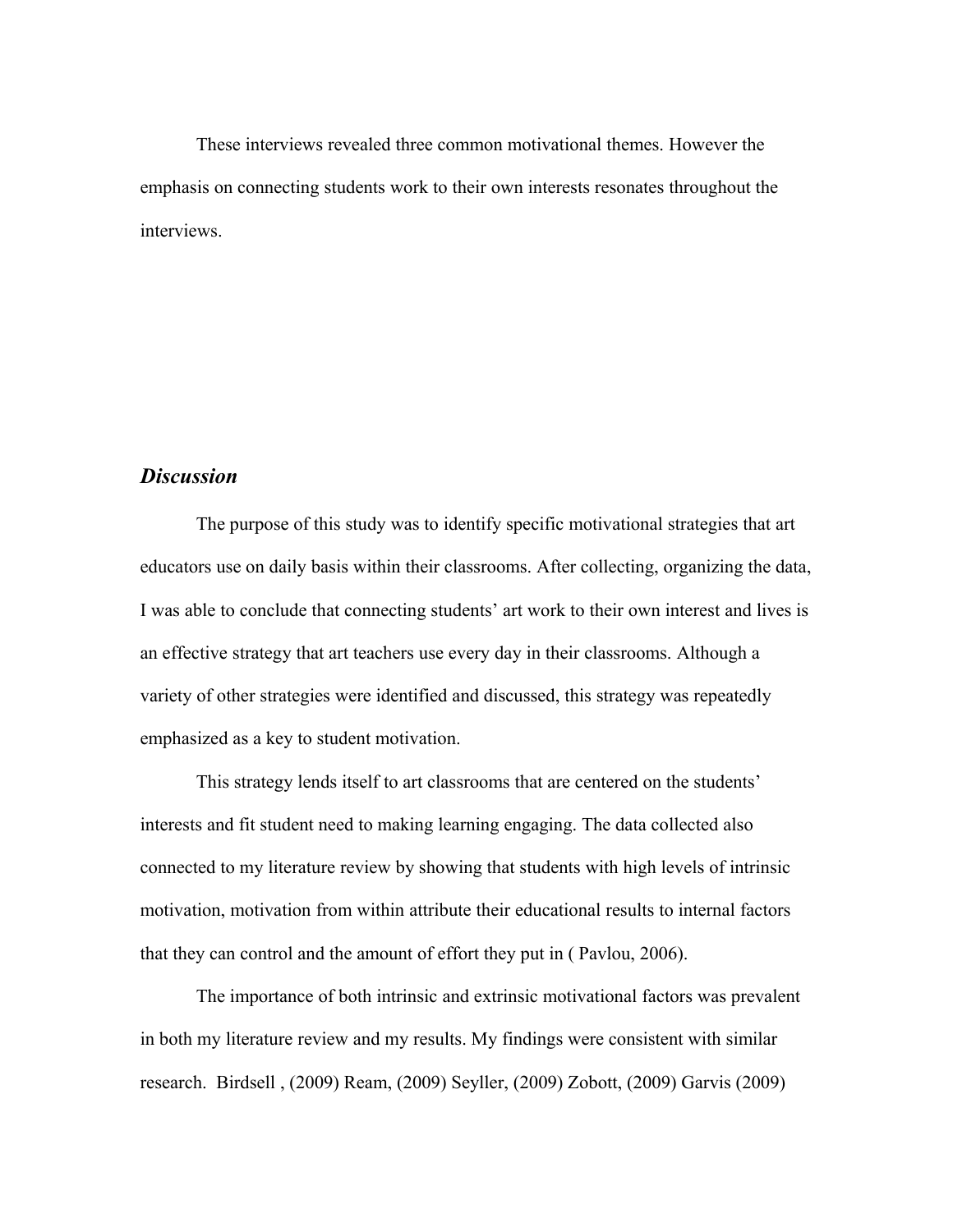and Pavlou (2009) agreed that a lack of intrinsic motivation is often found in a student who is not motivated from within and cannot engage themselves in learning out of curiosity, interest, or enjoyment. My research also was consistent with Garvis (2009) who believes that, "Students can have increased motivation when they feel some sense of autonomy in the learning process, and that motivation declines when students have no voice in the class structure." Garvis (2009) goes on to state that, giving students options can be as simple as letting them pick their lab partners or select from alternate assignments, or as complex as contract teaching wherein students can determine their own grading scale, due dates and assignments.

I studied the differences between intrinsic motivation and extrinsic motivation and was able to identify these concepts within my research results. I found through my results that art educators worked hard to create both extrinsic and intrinsic motivational factors. These findings were consistent with my literature review where Garvis, (2009) states that student's choices hold a lot of power. Students who believe that they had made a choice to learn tend to be more motivated to complete the task or assignment.

#### *Limitations*

The largest limitation I faced was with the time frame permitted for research. Although the correct procedures were followed, permission for the research took longer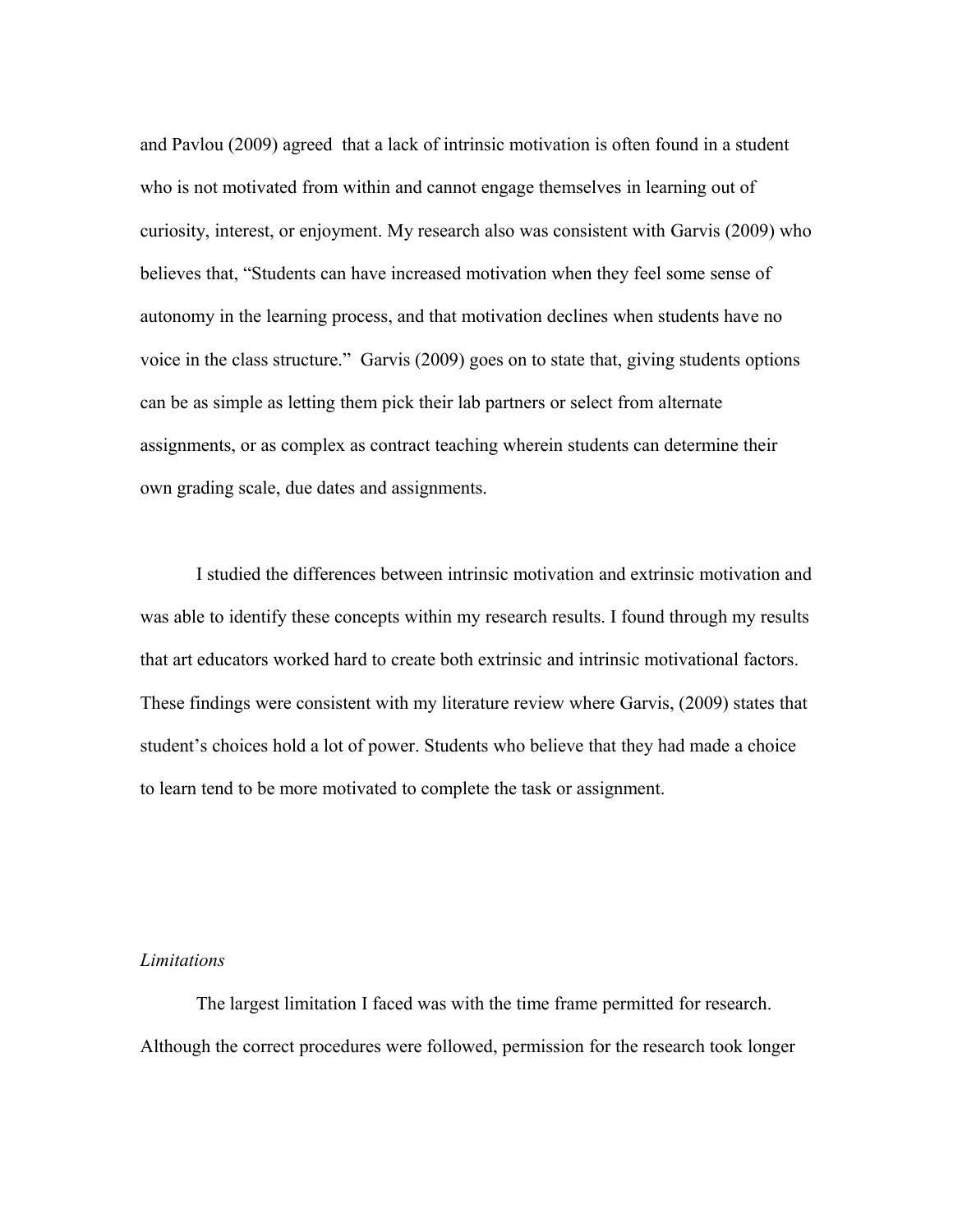than anticipated. This delay in obtained permission led to a reduction in available time for data collection. It also resulted in low participation and the use of a convenience sampling. Despite these limitations, useful motivational strategies were identified.

#### *Implications*

It takes both intrinsic and extrinsic motivational strategies to engage students in the art classroom. My research results show that current practices are effective in motivation students within the art classroom depending on how well they are implemented. These strategies, although common, are so imbedded in art educators daily planning and managing that they are not often verbalized or shared with colleagues.

## *Recommendations for further work*

From this research, I found that there are specific strategies that art educators use in their classrooms. Further research could be used to look at a larger sample of art educators from a variety of school communities. A more diverse sample may prove different results and bring in more viewpoints. I would also recommend that this study be conducted on students at both primary and secondary levels as a comparison of strategies. It would also be worth doing research on art educators perceived motivational strategies and if they align with students opinions on being motivated.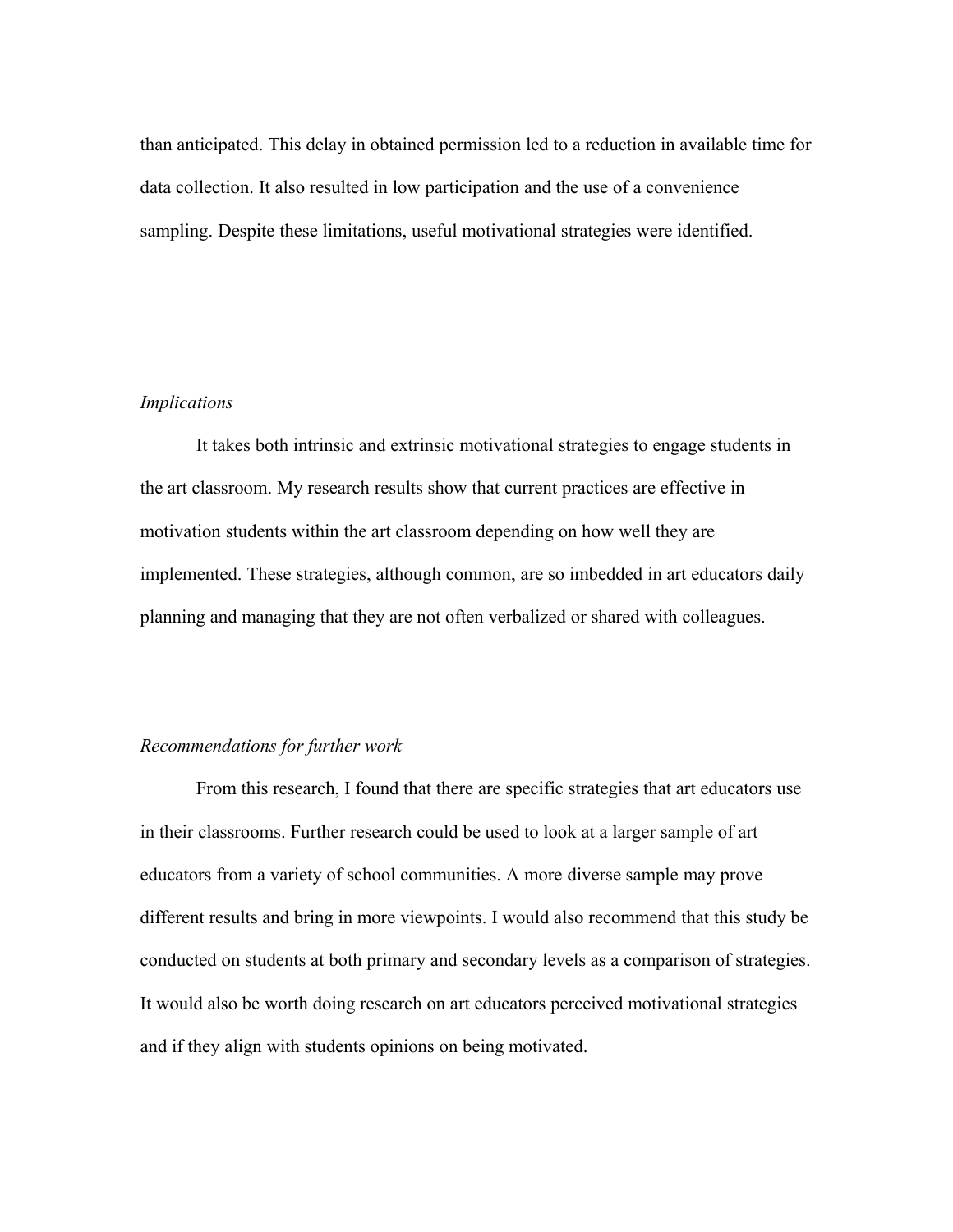This research identified specific strategies to motivate students in the art classroom. With so many challenges to teaching, this research allowed me to make sense of the complexities of student motivation. This research has the potential to help art educators strengthen their daily practices within their art classrooms.

## *Bibliography*

Birdsell, B., Ream, S., Seyller, A., Zobott, P. (2009). Motivating students by increasing student choice, 1-88.

Leonard, M. (2005) Motivating Students for Success in Art Education,

Garvis, S. (2009). Improving the teaching of the arts: Pre-service teacher selfefficacy towards arts education. *US-China Education Review*, 6(12), 23-28.

Jones, J.E. (1995). Using make believe to motivate student art talk. *Art Education*. 48, (5), 12-16.

Kelly, M. (2009) *The art and craft of motivating students :competency and connection* Retrieved from

<http://712educators.about.com/cs/motivation/a/motivation.htm>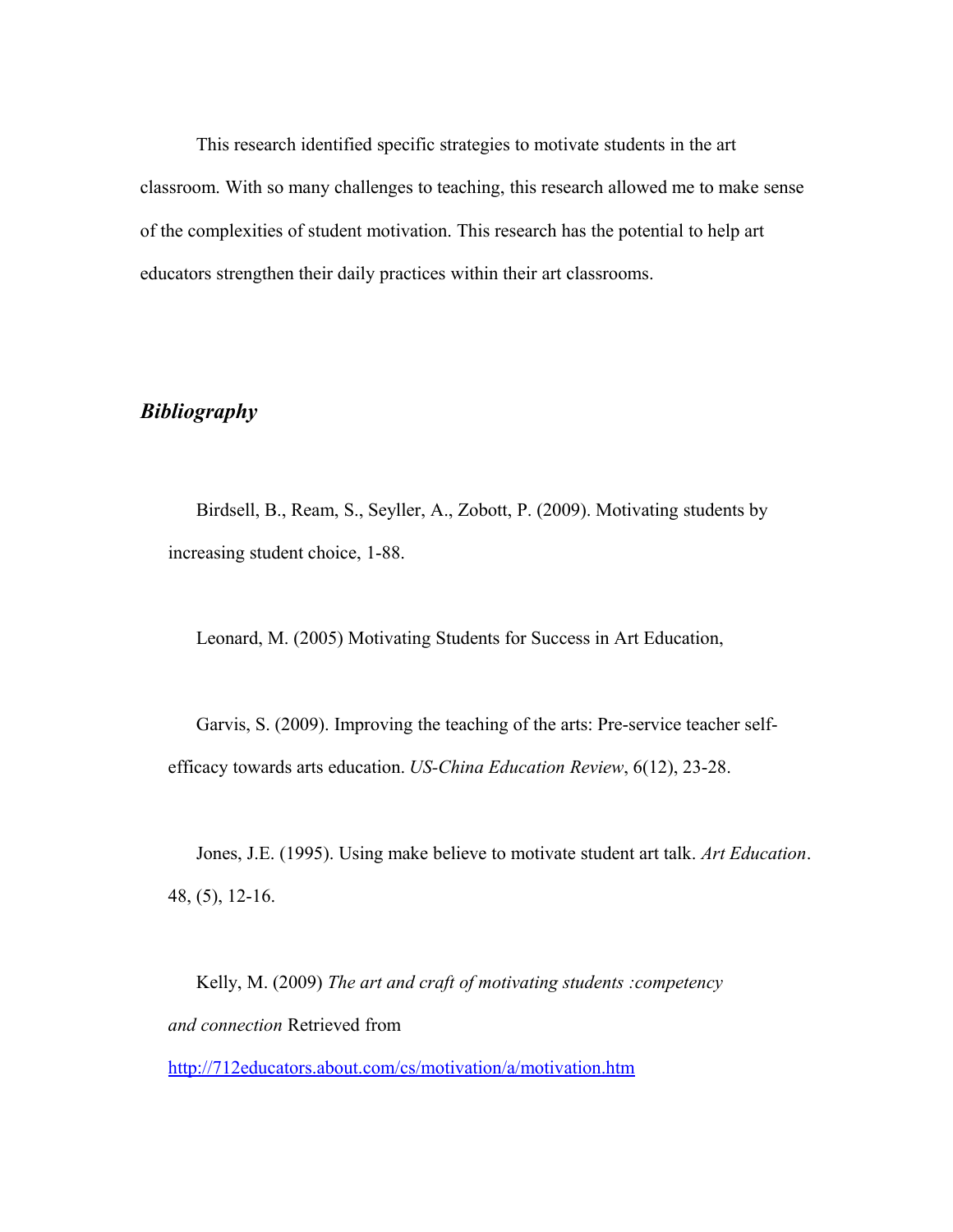Laird, S. (2010). We continue to 'Drag-on'. *Arts and Activities*, 36-37.

Lafreniere, N., Smilanich, B.(2010). Reel teaching =Real learning: Motivating reluctant students through film studies. *Journal of Adolescent & Adult Literacy*, 53(7), 604-606.

New, R. (2005). Motivating students to write about art. *School Arts*, 44-45.

Pavlou, V.(2006). Pre-adolescents' perceptions of competence, motivation and engagement in art activities. *International Journal of Art and Design*, 25.2, 194-204.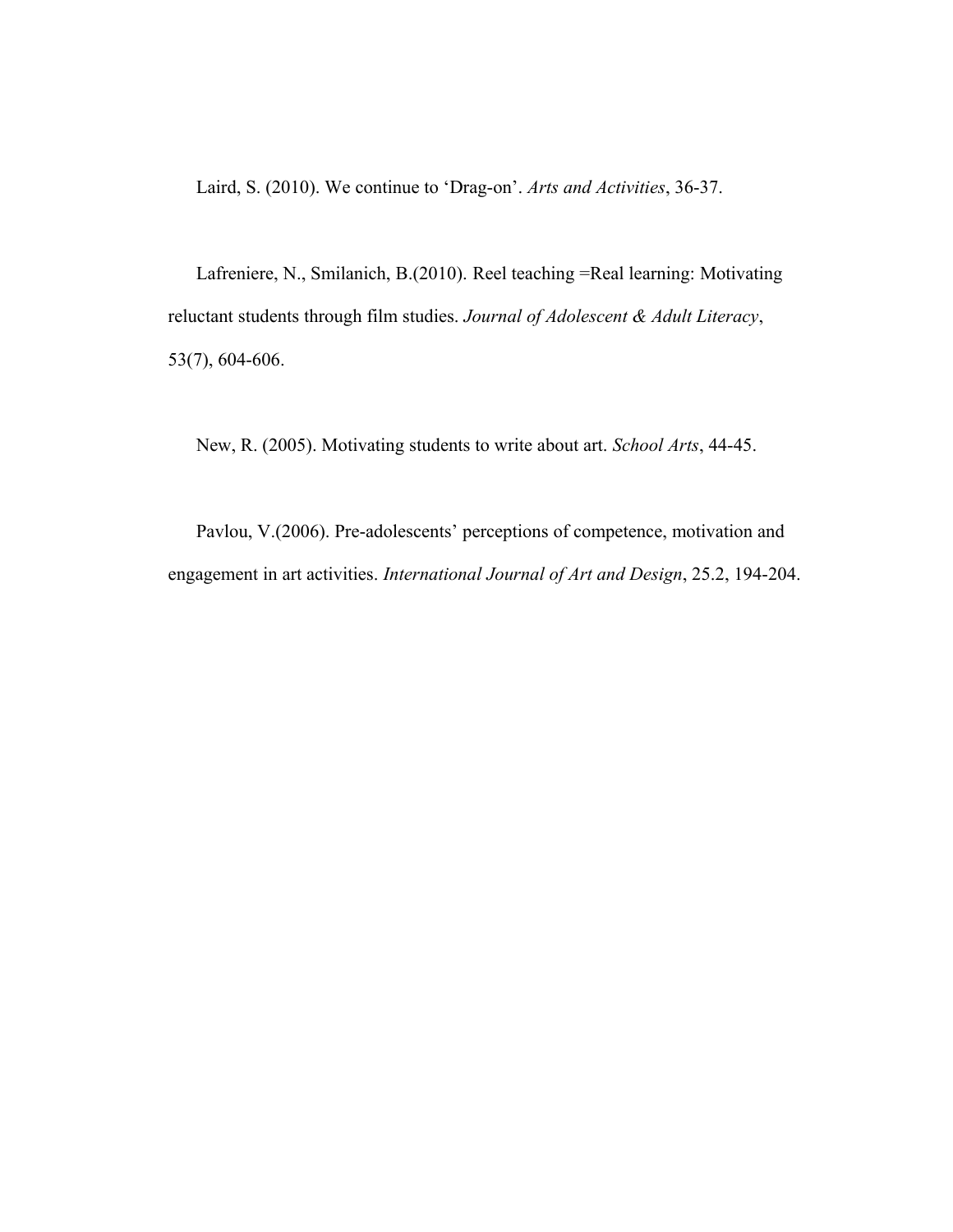# *Appendices*

Appendix A: Informed Consent Appendix B: Survey

Appendix C: Interview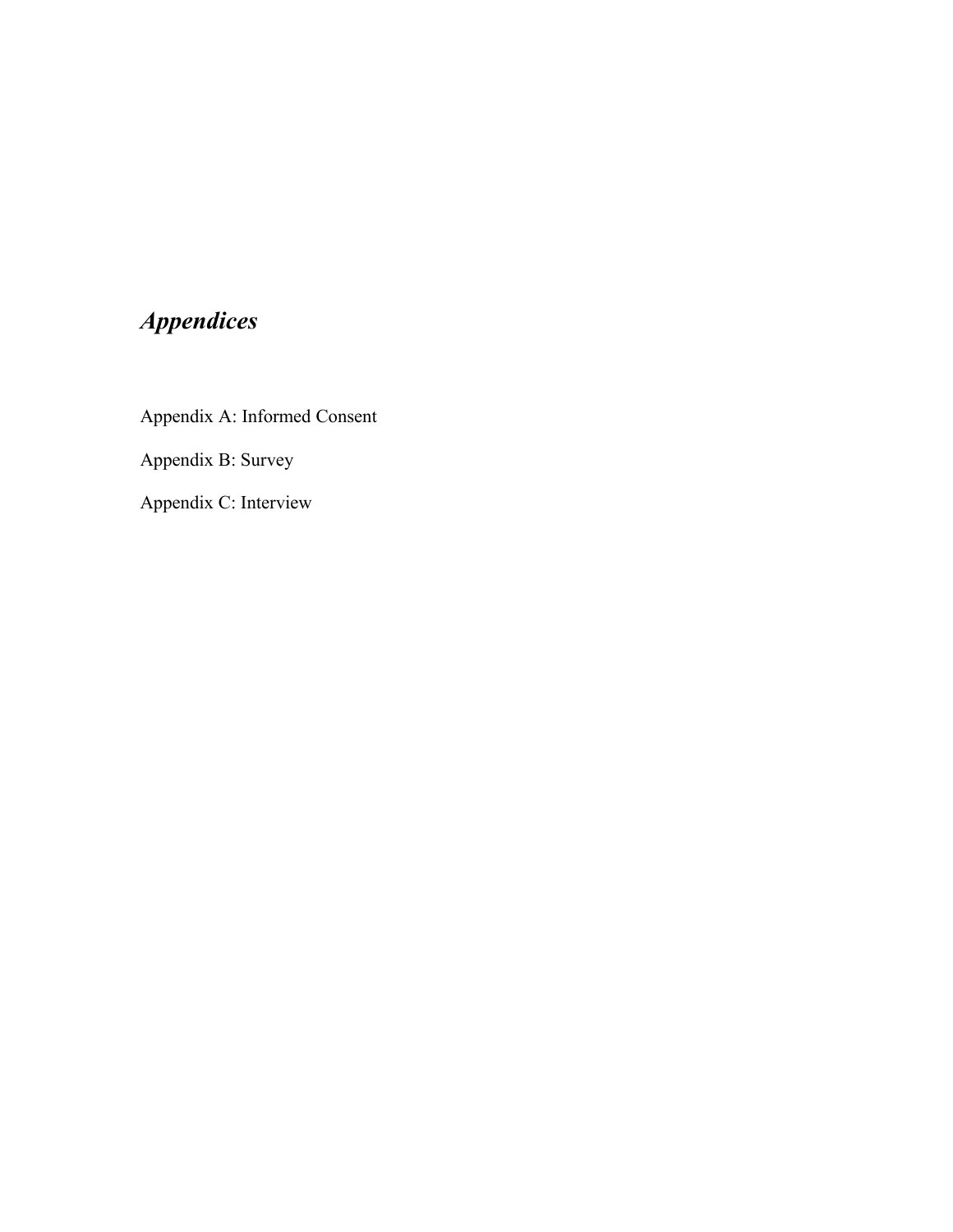### *Appendix A: Letter of Informed Consent*

#### Dear Participant,

My name is Page Andrews and I am currently a graduate student at Oswego State University, working on my thesis. In order to complete my thesis, I am conducting research into the factors influencing the motivation of students in the Art classroom. My research involves surveying Art Educators. In order to be able to better understand and more effectively work with students, I have generated interview questions for Art Educators. These interview questions have been approved by the Faculty Research Committee on Human Subjects at the State University of New York at Oswego. The interview includes questions about motivation in the art classroom. The responses provided by every participant in this study will be kept confidential. Participants may withdraw at any time from the study without penalty.

By participating in this survey, you will contribute valuable information based on its Art Educators personal experiences as a teacher. It is my hope that this information will help other art teachers to understand how to improve the experiences of their current and future students.

If you have any questions about the survey, please contact Page Andrews by email. If you have any other questions, please contact Dr Friedman, (312-3474) chairs of the Human Subjects Committee, SUNY Oswego.

Sincerely, Page Andrews State University of New York at Oswego

I have read the above statement about the purpose and the nature of the study, and freely consent to participate.

 $\mathcal{L}_\text{max}$  and the contract of the contract of the contract of the contract of the contract of the contract of

 $\mathcal{L}$ Date

Participant's Signature Date Experimenter's Signature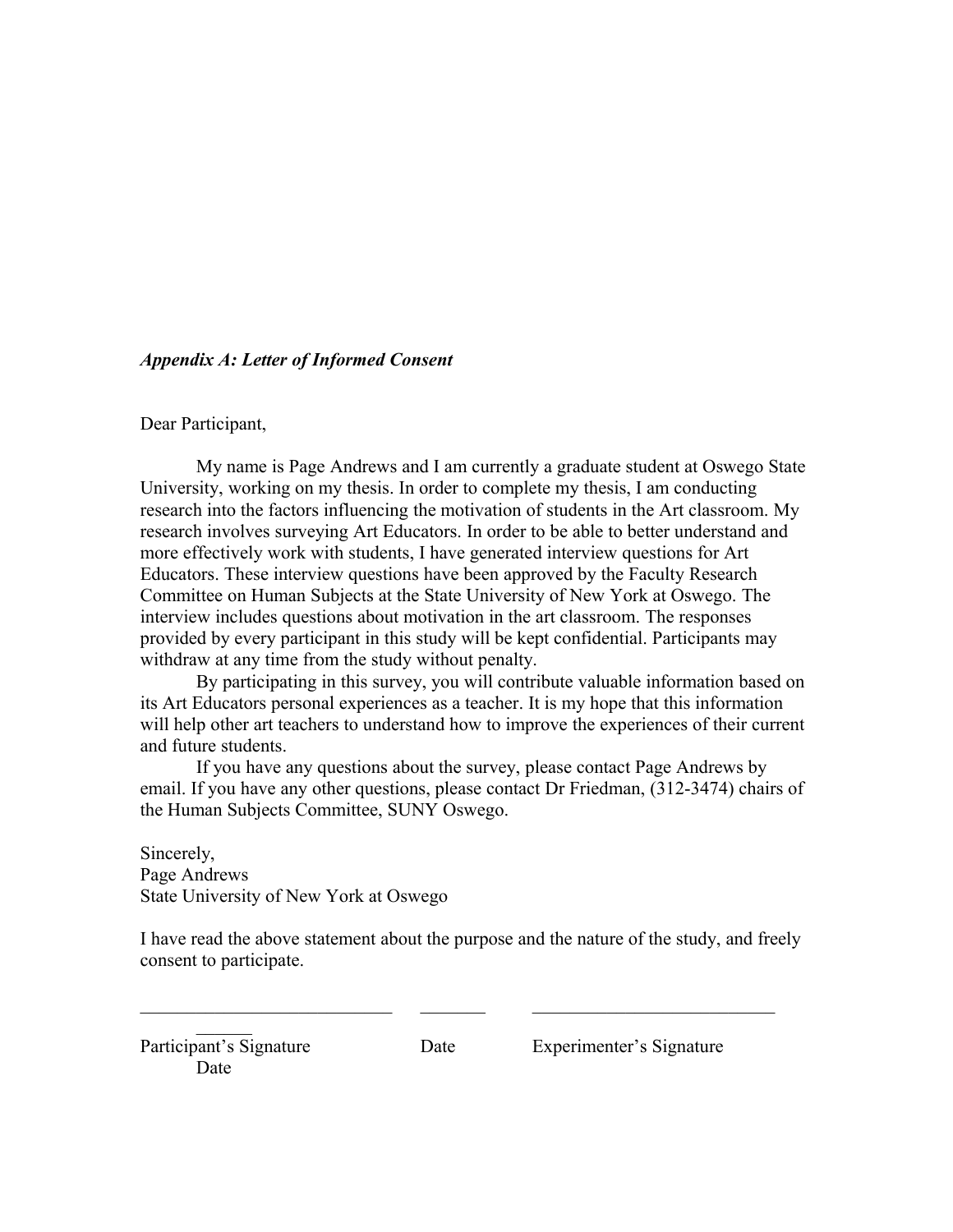*Appendix B:*

Online Survey

**1. If I were to walk into your classroom during your busiest teaching time, what would I see?**

**2. Which art projects do you find your students most enjoy? least enjoy?** 

**3. What strategies do you use in your classroom to motivate your students?**

**4. What advice would you give a first year art teacher about motivating students in art?**